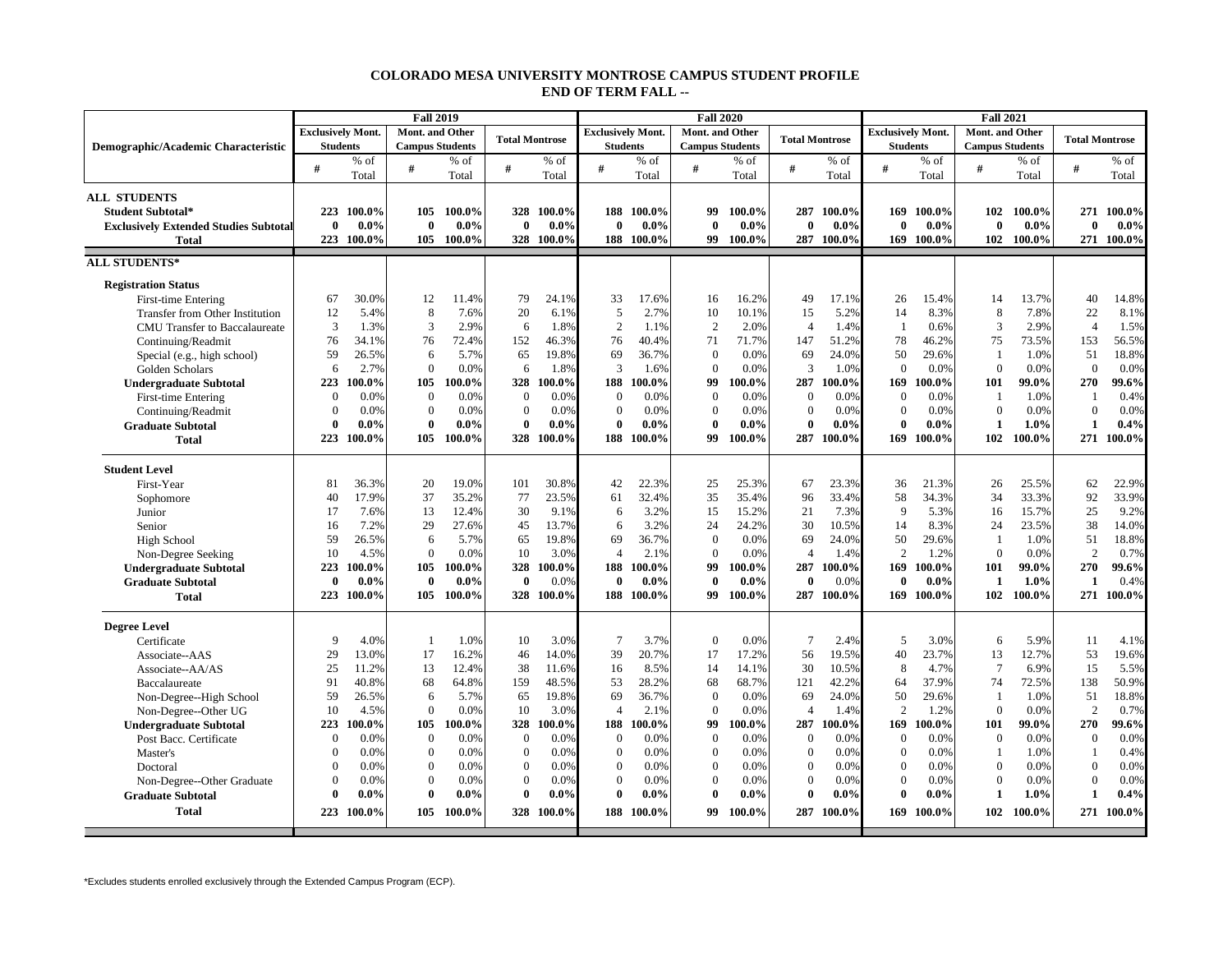## **COLORADO MESA UNIVERSITY MONTROSE CAMPUS STUDENT PROFILE END OF TERM FALL --**

|                                     |                          |        | <b>Fall 2019</b>       |        |                       |            |                          |        | <b>Fall 2020</b>       |        |                       |        | <b>Fall 2021</b>         |        |                        |        |                       |            |  |
|-------------------------------------|--------------------------|--------|------------------------|--------|-----------------------|------------|--------------------------|--------|------------------------|--------|-----------------------|--------|--------------------------|--------|------------------------|--------|-----------------------|------------|--|
|                                     | <b>Exclusively Mont.</b> |        | <b>Mont.</b> and Other |        | <b>Total Montrose</b> |            | <b>Exclusively Mont.</b> |        | Mont. and Other        |        | <b>Total Montrose</b> |        | <b>Exclusively Mont.</b> |        | Mont. and Other        |        | <b>Total Montrose</b> |            |  |
| Demographic/Academic Characteristic | <b>Students</b>          |        | <b>Campus Students</b> |        |                       |            | <b>Students</b>          |        | <b>Campus Students</b> |        |                       |        | <b>Students</b>          |        | <b>Campus Students</b> |        |                       |            |  |
|                                     | #                        | $%$ of | #                      | $%$ of | #                     | $%$ of     | #                        | $%$ of | #                      | $%$ of | #                     | $%$ of | #                        | $%$ of | #                      | $%$ of | #                     | $%$ of     |  |
|                                     |                          | Total  |                        | Total  |                       | Total      |                          | Total  |                        | Total  |                       | Total  |                          | Total  |                        | Total  |                       | Total      |  |
| <b>UNDERGRADUATE STUDENTS*</b>      |                          |        |                        |        |                       |            |                          |        |                        |        |                       |        |                          |        |                        |        |                       |            |  |
| <b>Credit Hour Load</b>             |                          |        |                        |        |                       |            |                          |        |                        |        |                       |        |                          |        |                        |        |                       |            |  |
| 6 or fewer hours                    | 84                       | 37.7%  | 6                      | 5.7%   | 90                    | 27.4%      | 51                       | 27.1%  | 6                      | 6.1%   | 57                    | 19.9%  | 42                       | 24.9%  | 6                      | 5.9%   | 48                    | 17.8%      |  |
| $7 - 9$ hours                       | 35                       | 15.7%  | 12                     | 11.4%  | 47                    | 14.3%      | 51                       | 27.1%  | 11                     | 11.1%  | 62                    | 21.6%  | 51                       | 30.2%  | 15                     | 14.9%  | 66                    | 24.4%      |  |
| 10 hours                            | 9                        | 4.0%   | 5                      | 4.8%   | 14                    | 4.3%       | 9                        | 4.8%   | 6                      | 6.1%   | 15                    | 5.2%   | 3                        | 1.8%   | 8                      | 7.9%   | 11                    | 4.1%       |  |
| 11 hours                            | 3                        | 1.3%   | $\overline{4}$         | 3.8%   | $7\phantom{.0}$       | 2.1%       | $\overline{c}$           | 1.1%   | $\overline{2}$         | 2.0%   | $\overline{4}$        | 1.4%   | $\theta$                 | 0.0%   | 3                      | 3.0%   | 3                     | 1.1%       |  |
| <b>Part-time Subtotal</b>           | 131                      | 58.7%  | 27                     | 25.7%  | 158                   | 48.2%      | 113                      | 60.1%  | 25                     | 25.3%  | 138                   | 48.1%  | 96                       | 56.8%  | 32                     | 31.7%  | 128                   | 47.4%      |  |
| 12 hours                            | 35                       | 15.7%  | 28                     | 26.7%  | 63                    | 19.2%      | 43                       | 22.9%  | 22                     | 22.2%  | 65                    | 22.6%  | 44                       | 26.0%  | 16                     | 15.8%  | 60                    | 22.2%      |  |
| 13 hours                            | 35                       | 15.7%  | 20                     | 19.0%  | 55                    | 16.8%      | 18                       | 9.6%   | 16                     | 16.2%  | 34                    | 11.8%  | 17                       | 10.1%  | 20                     | 19.8%  | 37                    | 13.7%      |  |
| 14-16 hours                         | 22                       | 9.9%   | 27                     | 25.7%  | 49                    | 14.9%      | 13                       | 6.9%   | 33                     | 33.3%  | 46                    | 16.0%  | 12                       | 7.1%   | 32                     | 31.7%  | 44                    | 16.3%      |  |
| 17 or more hours                    | $\Omega$                 | 0.0%   | 3                      | 2.9%   | 3                     | 0.9%       |                          | 0.5%   | 3                      | 3.0%   | 4                     | 1.4%   | $\theta$                 | 0.0%   |                        | 1.0%   |                       | 0.4%       |  |
| <b>Full-time Subtotal</b>           | 92                       | 41.3%  | 78                     | 74.3%  | 170                   | 51.8%      | 75                       | 39.9%  | 74                     | 74.7%  | 149                   | 51.9%  | 73                       | 43.2%  | 69                     | 68.3%  | 142                   | 52.6%      |  |
| <b>Total</b>                        | 223                      | 100.0% | 105                    | 100.0% | 328                   | 100.0%     | 188                      | 100.0% | 99                     | 100.0% | 287                   | 100.0% | 169                      | 100.0% | 101                    | 100.0% | 270                   | 100.0%     |  |
|                                     |                          |        |                        |        |                       |            |                          |        |                        |        |                       |        |                          |        |                        |        |                       |            |  |
| Age                                 |                          |        |                        |        |                       |            |                          |        |                        |        |                       |        |                          |        |                        |        |                       |            |  |
| 17 years or younger                 | 57                       | 25.6%  | 6                      | 5.7%   | 63                    | 19.2%      | 63                       | 33.5%  | $\Omega$               | 0.0%   | 63                    | 22.0%  | 51                       | 30.2%  | 2                      | 2.0%   | 53                    | 19.6%      |  |
| $18 - 21$ years                     | 83                       | 37.2%  | 27                     | 25.7%  | 110                   | 33.5%      | 58                       | 30.9%  | 37                     | 37.4%  | 95                    | 33.1%  | 51                       | 30.2%  | 36                     | 35.6%  | 87                    | 32.2%      |  |
| 22 - 24 years                       | 16                       | 7.2%   | 18                     | 17.1%  | 34                    | 10.4%      | 14                       | 7.4%   | 11                     | 11.1%  | 25                    | 8.7%   | 16                       | 9.5%   | 13                     | 12.9%  | 29                    | 10.7%      |  |
| <b>Traditional Age Subtotal</b>     | 156                      | 70.0%  | 51                     | 48.6%  | 207                   | 63.1%      | 135                      | 71.8%  | 48                     | 48.5%  | 183                   | 63.8%  | 118                      | 69.8%  | 51                     | 50.5%  | 169                   | 62.6%      |  |
| 25 - 34 years                       | 36                       | 16.1%  | 35                     | 33.3%  | 71                    | 21.6%      | 30                       | 16.0%  | 27                     | 27.3%  | 57                    | 19.9%  | 29                       | 17.2%  | 35                     | 34.7%  | 64                    | 23.7%      |  |
| 35 - 44 years                       | 15                       | 6.7%   | 11                     | 10.5%  | 26                    | 7.9%       | 13                       | 6.9%   | 16                     | 16.2%  | 29                    | 10.1%  | 15                       | 8.9%   | 13                     | 12.9%  | 28                    | 10.4%      |  |
| 45 - 54 years                       | 8                        | 3.6%   | 6                      | 5.7%   | 14                    | 4.3%       | $\tau$                   | 3.7%   | 8                      | 8.1%   | 15                    | 5.2%   | 5                        | 3.0%   | $\overline{c}$         | 2.0%   | $\tau$                | 2.6%       |  |
| 55 years and older                  | 8                        | 3.6%   | $\overline{2}$         | 1.9%   | 10                    | 3.0%       | 3                        | 1.6%   | $\theta$               | 0.0%   | 3                     | 1.0%   | $\overline{2}$           | 1.2%   | $\theta$               | 0.0%   | $\overline{c}$        | 0.7%       |  |
| <b>Non-traditional Age Subtotal</b> | 67                       | 30.0%  | 54                     | 51.4%  | 121                   | 36.9%      | 53                       | 28.2%  | 51                     | 51.5%  | 104                   | 36.2%  | 51                       | 30.2%  | 50                     | 49.5%  | <b>101</b>            | 37.4%      |  |
| No data                             | $\Omega$                 | 0.0%   | $\mathbf{0}$           | 0.0%   | $\mathbf{0}$          | 0.0%       | $\Omega$                 | 0.0%   | $\theta$               | 0.0%   | $\bf{0}$              | 0.0%   | $\theta$                 | 0.0%   | 0                      | 0.0%   | $\bf{0}$              | 0.0%       |  |
| <b>Total</b>                        | 223                      | 100.0% | 105                    | 100.0% | 328                   | 100.0%     | 188                      | 100.0% | 99                     | 100.0% | 287                   | 100.0% | 169                      | 100.0% | 101                    | 100.0% | 270                   | 100.0%     |  |
| Gender                              |                          |        |                        |        |                       |            |                          |        |                        |        |                       |        |                          |        |                        |        |                       |            |  |
| Male                                | 73                       | 32.7%  | 25                     | 23.8%  | 98                    | 29.9%      | 60                       | 31.9%  | 27                     | 27.3%  | 87                    | 30.3%  | 52                       | 30.8%  | 21                     | 20.8%  | 73                    | 27.0%      |  |
|                                     | 150                      | 67.3%  | 80                     | 76.2%  | 230                   | 70.1%      | 128                      | 68.1%  | 72                     | 72.7%  | 200                   | 69.7%  | 117                      | 69.2%  | 80                     | 79.2%  | 197                   | 73.0%      |  |
| Female                              | 223                      | 100.0% | 105                    | 100.0% |                       | 328 100.0% | 188                      | 100.0% | 99                     | 100.0% | 287                   | 100.0% | 169                      | 100.0% | 101                    | 100.0% |                       | 270 100.0% |  |
| <b>Total</b>                        |                          |        |                        |        |                       |            |                          |        |                        |        |                       |        |                          |        |                        |        |                       |            |  |
|                                     |                          |        |                        |        |                       |            |                          |        |                        |        |                       |        |                          |        |                        |        |                       |            |  |